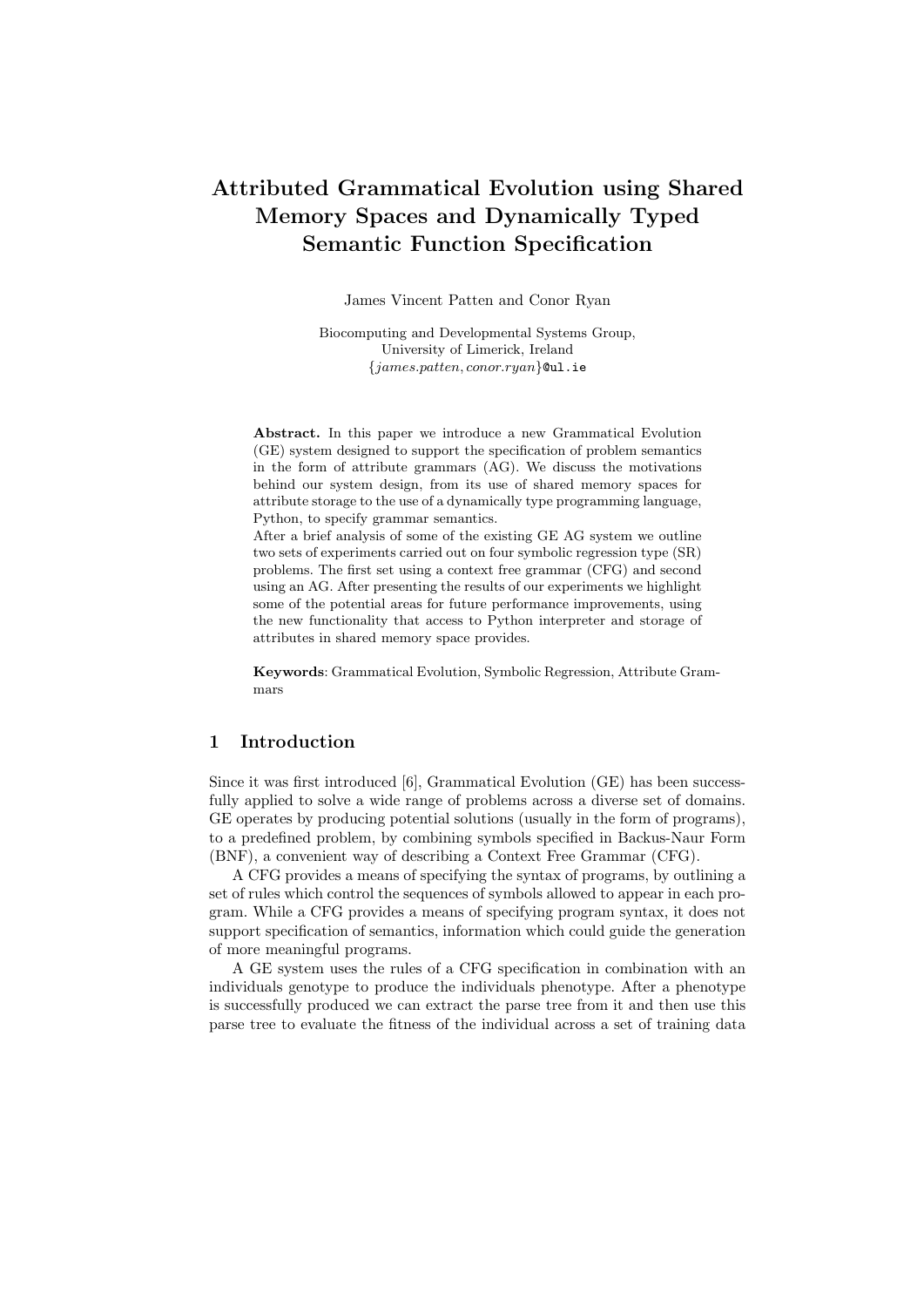points. Usually in GE it is not until the assignment of fitness that issues of semantic correctness become apparent. A common practice is to include some means of detecting semantically invalid programs when running fitness evaluation, e.g. protected division, or assignment of worst fitness score to individuals whose fitness evaluation "throws" an error.

As fitness scores are used to decide which individuals get to act as parents during evolution and to decide which individuals to replace in a steady state population, the score assigned to an individual is very important. While semantically invalid individuals do "die out" due to the evolutionary process the effects of their initial introduction into a population is something that needs to be considered [4]. Also as training data sets become much larger and fitness evaluation time increases we need to more carefully consider the effects of evaluation time spent on individuals that eventually get assigned a worst fitness score. One method that has the potential to reduce these effects is the addition of semantic information to help guide the genotype to phenotype mapping process, ensuring individuals produced are not only syntactically but semantically correct.

Knuth [5] proposed a means of annotating a CFG with semantic information in the form of attributes and semantic functions, commonly referred to as Attribute Grammar (AG). Unlike a CFG, when used with GE in the creation of a derivation tree, an AG in addition to providing a set of production rules, will also provide an associated semantic function which specify attributes to annotate the nodes of the derivation tree with. The inclusion of attributes provides a means of giving context to the nodes of the derivation tree, with choices of terminal or non-terminal nodes at one point in the tree being able to influence choices of nodes at others.

An AG uses two distinct types of attributes, inherited and synthesised. The names are used to indicate the direction the attributes passes information in the derivation tree. Inherited being used to identify attributes which pass information down the tree and synthesised for attribute which pass information up or across tree nodes. Semantic functions are used to interpret attribute information, using it to make decisions at one point in the tree based on values of attributes set in another. Semantic functions may also include "helper" type functions that perform more subtle analysis of attributes and help semantic function make decision on values to assign to attributes.

One of the most powerful features of GE comes from its decoupling of an individuals underlying representation from that of the derivation tree it produces. All grammar information need merely be outlined in a BNF file and GE can begin generating derivation trees. We strongly feel that any extension to GE to support attribute grammars needs to strive to maintain this decoupling and with this in mind we propose a new GE system which supports AG in addition to CFG BNF specifications.

The main core of our system was designed using  $C_{++}$ , with the attribute information, needed to be added to derivation tree nodes being stored in shared memory space using C++ pointers. Our system includes an embedded Python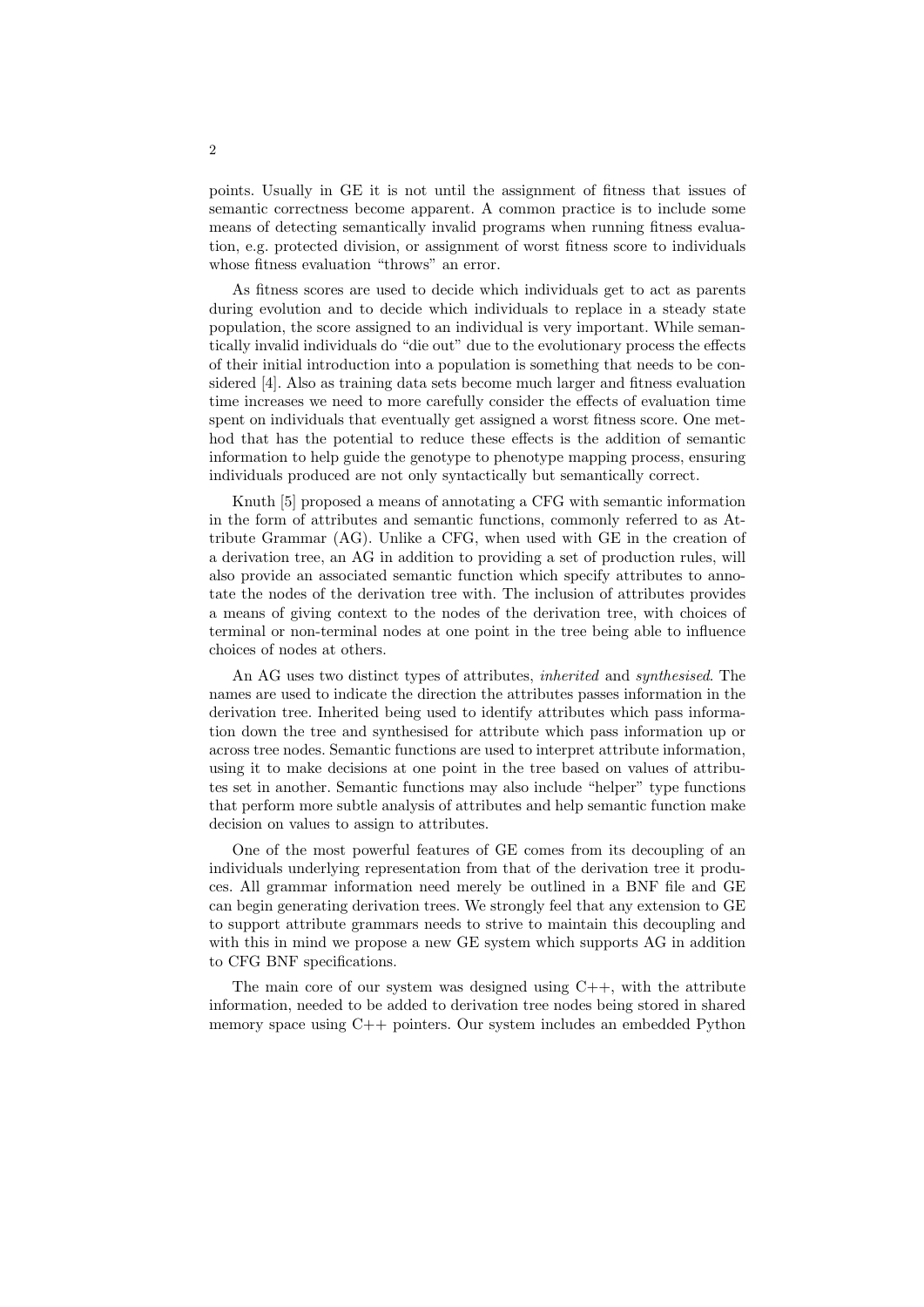interpreter used to run the semantic function and a  $C_{++}$  / Python interface which allows semantic functions interact with attributes in shared memory.

Storing attributes in shared memory allows them to be assigned to any number of nodes in the derivation tree and also facilitates the passing of information in any direction between the nodes. Changes to an attribute at one node are immediately seen at all other nodes that share the same attribute. As Python is dynamically typed it reduces the complexity of the semantic function specifications and allows the loading of semantics at runtime rather than having to compile them separately before running the GE system. This was a carefully chosen design to help maintain in as much as possible the containment of the entire AG specification on the single BNF file, like that of a CFG.

The rest of this paper is organised as follows: section 2 discusses some of the existing attribute grammar capable GE systems, discusses their use of AG and highlighting the difference of our proposed new system; section 3 outlines a set of experiments carried out using our new system, using first a CFG and then an annotated version of the CFG (an AG); finally section 4 concludes the paper, highlighting again the main motivations of our new GE system design and suggesting some of the areas we can extend our system into in the future.

## 2 Background

We are not the first to present results of experiments carried out using a GE system with added support for attribute grammars. As far back as 2005 de la Cruz et al. [1] presented results of experiments carried out on symbolic regression type problems using GE with CFG and AG specifications. More recently Karim and Ryan carried out a number of experiments using GE with AG on a variety of problem types including, but not limited to, their work on the artificial ant trail problem [3].

The results presented by both clearly demonstrate the performance gains a GE system can achieve by supporting AG problem specification. This is something which will become more important when dealing with problems with increasingly large train and test sets and ever more time consuming fitness evaluation cycles.

Both de la Cruz and Karim provided very little by way of description of their underlying GE systems design, choosing instead to only focus on the performance gains fitness gains seen in the solutions produced. Neither discusses attribute storage strategies or their effect on the information passing between the nodes of the derivation tree, or the means of specification of semantic functions and their interaction with the attributes in the derivation tree. Our system utilizes a number of features in an effort to keep the newly added AG specification as concise and clear as possible, something we feel merits highlighting a paper outlining an extension to GE to support AG.

The semantics outlined in an AG, as used by a GE system, act as a form of logic which, along with the grammar production rules, guides the generation of the derivation tree during the mapping process. Attributes can be used to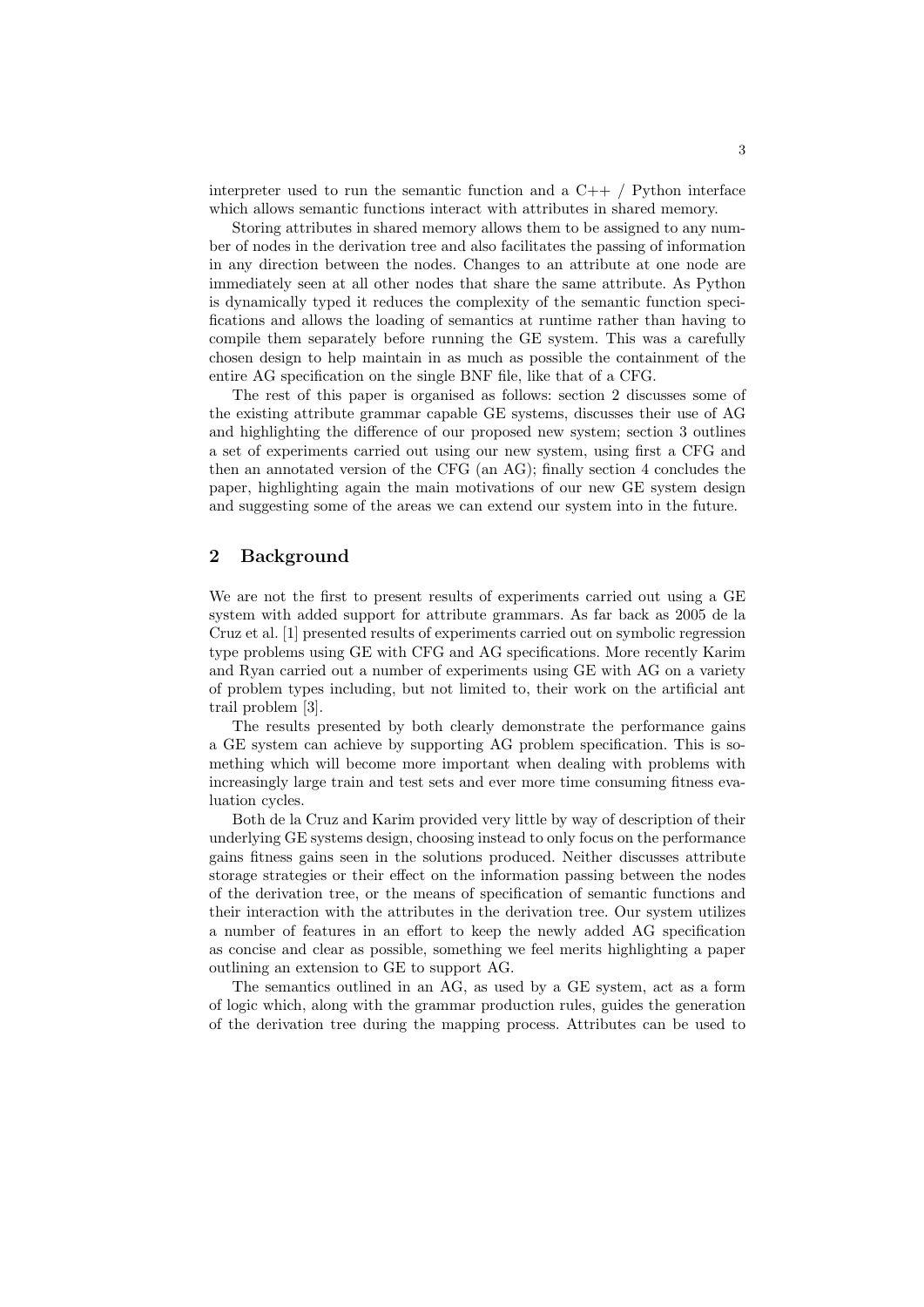pass information between tree nodes giving them a context, something that is not possible with a CFG. From a design point of view when adding support for AG it makes sense to abstract out the logic (semantics) from the underlying representation (derivation tree) in the same way that a CFG does with the production rule specification in a BNF file. This is something we have done in our system. This will make the expression of semantics less troublesome, allowing them to be included in, and read directly from, a BNF at the same time as the production rules.

# 3 Experiments

We chose four symbolic regression  $(SR)$  type problems on which to test our new system. Problems 1 and 2 have a single independent input,  $X$ , while problems 3 and  $4$  have an additional independent input Y. Details of the problem equations, along with the range of data points used for train and test are outlined in Table 1.

Table 1. Problem Sets and Train and Test Data Point Ranges

|                                                                        | Training set $(min:step]$ 50 points |
|------------------------------------------------------------------------|-------------------------------------|
| Problem                                                                | Test set $(min:step]$ 200 points    |
| 1 $arcsinh(x)$                                                         | [0.0:1.0]                           |
|                                                                        | [0.1:0.25]                          |
| 2 $x^3e^{-x}cos(x)sin(x)(sin^2(x)cos(x) - 1)$ [0.0 : 0.2]              |                                     |
|                                                                        | [0.05:0.05]                         |
| 3 $y^3e^{-x}\cos(y)\sin(x)(\sin^2(y)\cos(x)-1)$ $x[0.0:0.2], y=x+0.03$ |                                     |
|                                                                        | $x[0.05:0.05], y = x + 0.03$        |
| $4 y^2 x^6 - 2.13y^4 x^4 + y^6 x^2$                                    | $x[1.9:0.075], y = x + 0.015$       |
|                                                                        | $x[1.91:0.019], y = x + 0.015$      |

#### 3.1 Setup

An initial CFG specification was created which includes a set of basic mathematical operators  $(+, -, *, /)$  and a set of 50 persistent random constants [2], PRC, generated in the range  $PRC = \{c | c \in \Re \land -5 \leq c < 5\}$ . The CFG was designed so there is a 50/50 chance of either an independent variable (X or Y) or a PRC getting added to the derivation tree. When a choice is made to add a PRC, i.e.  $\langle$ prc $\rangle$  ::= PRC, the codon value and mod operation are used to select which of the 50 available prc values to choose. For the sake of conciseness we use PRC in the grammar specification in Table 2, in the grammar used by our system this is replaced with the 50 prc values.

For our AG a set of attributes and semantic function were designed with two main goals: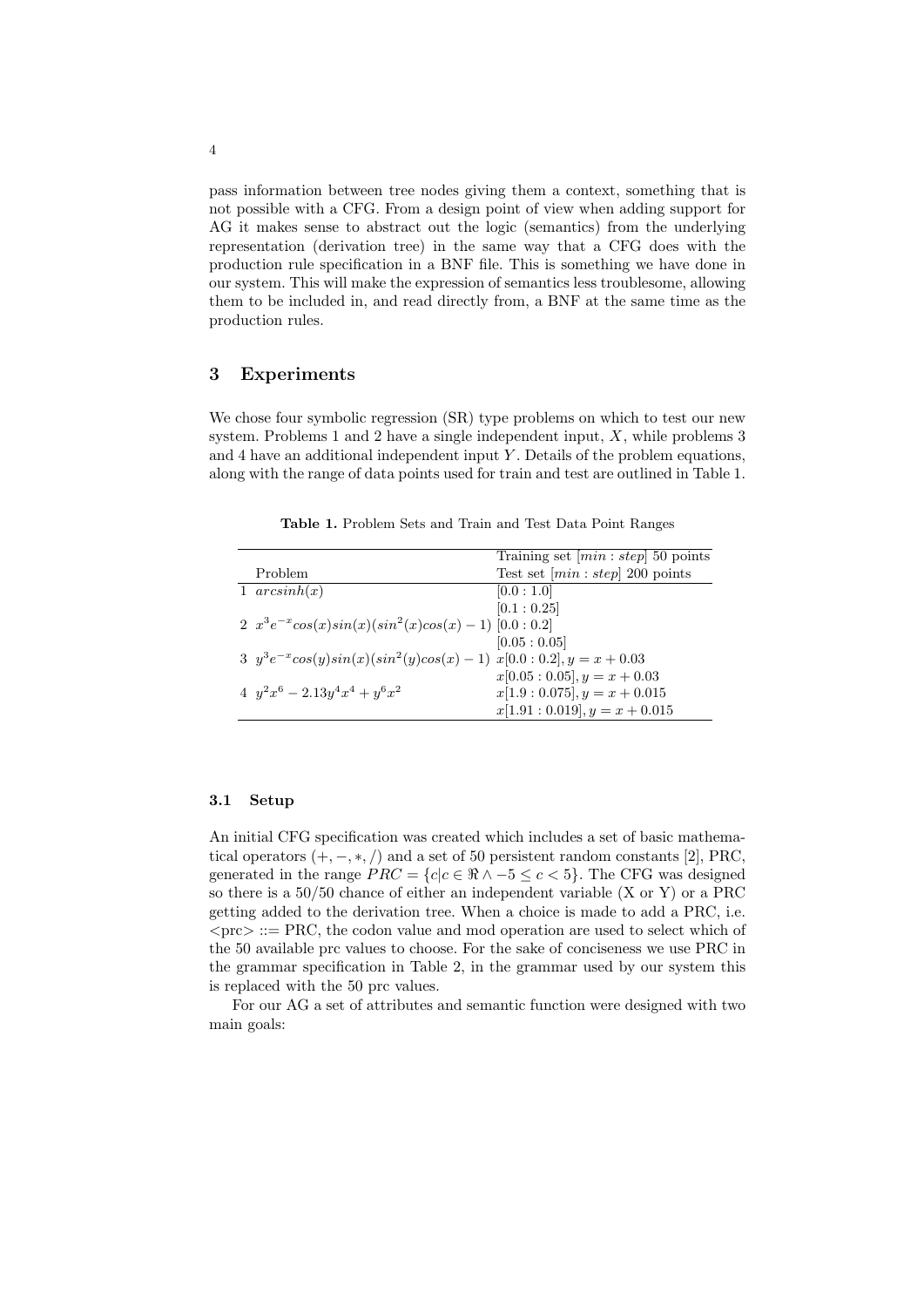- 1. Provide a globally accessible shared memory space, called "globalCache", which all nodes in the derivation tree have access to. When a node gets expanded to a terminal its value is added to the globalCache so any node can access the current evaluation state of the derivation tree as sub-trees become fully formed (i.e. expanded to terminals)
- 2. To track when an  $\langle op \rangle$  Symbol node get expanded to, '/', and pass the information back up the tree so the semantic function can use it to ensure that a / is not followed by value that could be zero

Along with providing access to add, read and update attribute information on the nodes of a derivation tree our systems  $C++/$  Python interface also provides a means for the semantic function to directly access the Symbol information stored at node. As can be seen in the grammar specification in Table 2, using a masked property, ".Data", the semantic function can change the terminal value from "X" to "X + PRC", or "Y" to "Y + PRC" or whatever other value desired.

When each production rule is being read initially from a BNF our system tests to see if the production includes a set of additional terms, enclosed in a set of curly brackets. If the set of curly brackets is found then its contents are formatted into a Python function which is made available to the Python interpreter so it can be called during the creation of the derivation tree. We can also very easily include any other Python library, available on the system, in a semantic function, or create our own semantic helper functions designed specifically for use with a particular set of problems. In our AG we have defined a simple helper function which is included in all semantics functions. It was designed to perform a particular simple function, which is defined as follows:

#### appendSymbol(nodeOne.A, B)

If the derivation tree node, nodeOne has an attribute called 'A', then its shared memory space is accessed and its contents is updated, appending the value 'B' to whatever already exists in it. If nodeOne does not have an attribute called 'A' then nothing is done

50 runs were carried out for each problem, using each type of grammar, and the results presented are averaged over those runs. Normalised linear scaled mean squared error (NLSMSE) [4] was used as a fitness measure in both the sets of experiments. Details of the GE system parameters used for each run are outlined in Table 3.

We had initially hoped to include the use of the Python Abstract Syntax Tree (AST) library in our semantic functions but it was unfortunately not fully operation in this version of our system. Using the AST library we could potentially evaluate expressions as they appear in sub-tree segments of the derivation tree. This could be a very powerful feature and among other things be used to help prevent the generation of more difficult to detect invalids. It is something we hope to have implemented in the next revision of our system.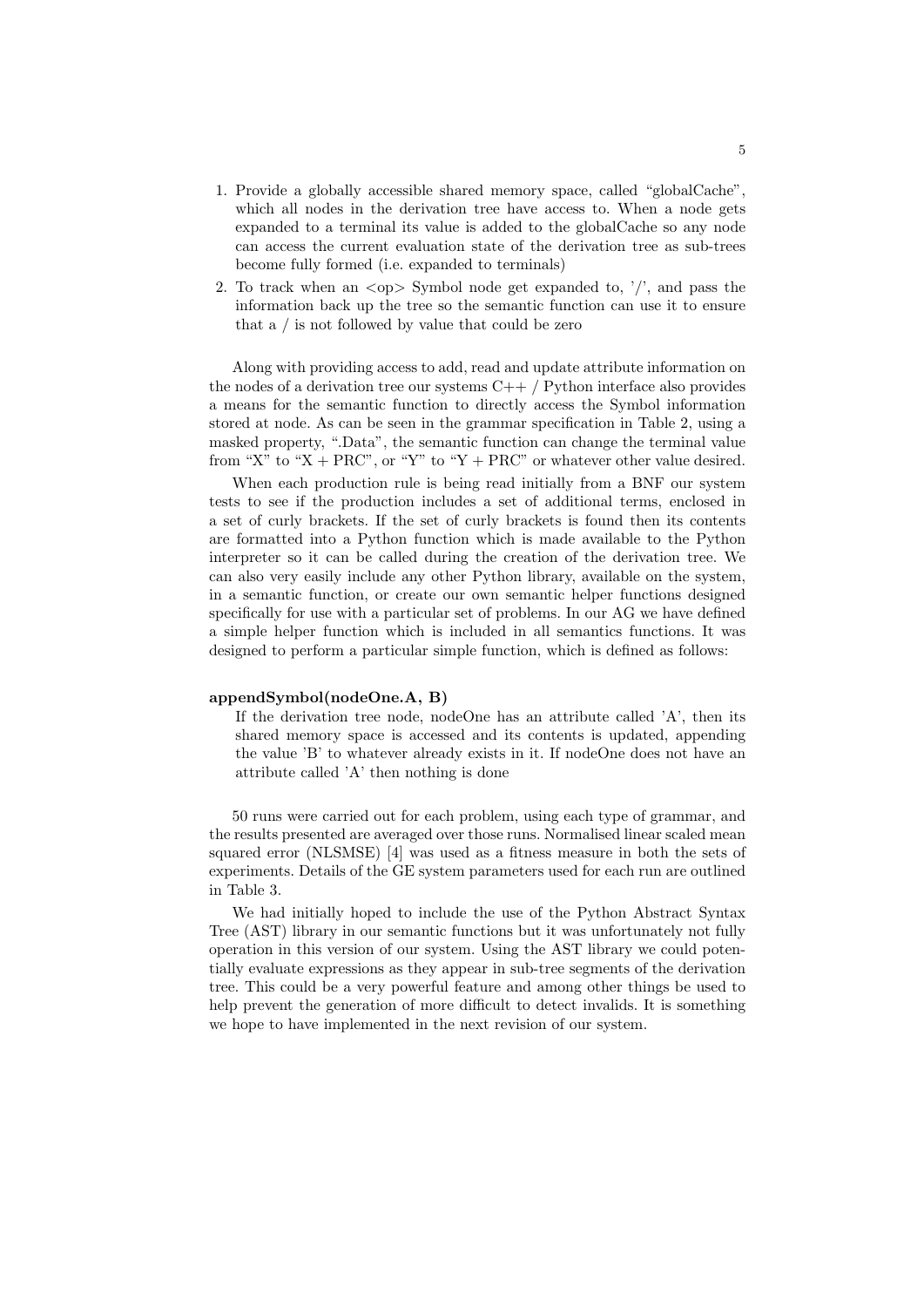Table 2. CFG and AG Specifications

|                                       |                                         | Semantics (AG only)                                                                                                                                                                            |
|---------------------------------------|-----------------------------------------|------------------------------------------------------------------------------------------------------------------------------------------------------------------------------------------------|
| S<br>$::=$                            | $<$ expr $>$                            | $\langle \text{expr}> \text{.globalCache} = ' \rangle$                                                                                                                                         |
| $ ::=$                                | $$ $<$ op> $$                           | $\overline{\langle \text{expr}_2 \rangle \cdot \text{globalCache} \leftarrow \langle \text{expr}_1 \rangle \cdot \text{globalCache}}$                                                          |
|                                       |                                         | $<\!\!op\text{-}\!\!>_g\!\!lobalCache\leftarrow<\!\!expr_1\!\!>_g\!\!lobalCache$                                                                                                               |
|                                       |                                         | $\langle \text{expr}_3 \rangle$ -globalCache $\leftarrow$ $\langle \text{expr}_1 \rangle$ -globalCache                                                                                         |
|                                       |                                         | $<$ op>.op = ''                                                                                                                                                                                |
|                                       |                                         | $\langle \text{expr}_3 \rangle$ .lastOp $\leftarrow$ $\langle \text{op} \rangle$ .op                                                                                                           |
|                                       |                                         | $(\langle \text{expr}_2 \rangle \langle \text{op} \rangle \langle \text{expr}_3 \rangle) \langle \text{expr}_2 \rangle$ .globalCache $\leftarrow$ $\langle \text{expr}_1 \rangle$ .globalCache |
|                                       |                                         | $\langle op \rangle$ -globalCache $\leftarrow$ $\langle expr_1 \rangle$ -globalCache                                                                                                           |
|                                       |                                         | $\langle \text{expr}_3 \rangle$ .globalCache $\leftarrow \langle \text{expr}_1 \rangle$ .globalCache                                                                                           |
|                                       |                                         | $<$ op>.op = ''                                                                                                                                                                                |
|                                       |                                         | $\langle \text{expr}_3 \rangle$ .lastOp $\leftarrow$ $\langle \text{op} \rangle$ .op                                                                                                           |
|                                       | $<$ var $>$                             | $\langle var \rangle$ -globalCache $\langle \langle expr_1 \rangle$ -globalCache                                                                                                               |
|                                       |                                         | $\langle var \rangle$ .lastOp $\leftarrow$ $\langle expr_1 \rangle$ .lastOp                                                                                                                    |
| $<$ op $>$<br>$::=$                   | $^{+}$                                  | $\langle op \rangle \log = \overline{+}'$                                                                                                                                                      |
|                                       |                                         | appendSymbol( <op>.globalCache, '+')</op>                                                                                                                                                      |
|                                       |                                         | $<$ op $>$ .op = '-'                                                                                                                                                                           |
|                                       |                                         | appendSymbol( <op>.globalCache, '-')</op>                                                                                                                                                      |
|                                       | $\ast$                                  | $<\!\!\mathrm{op}\!\!>.\!\mathrm{op} = "**$                                                                                                                                                    |
|                                       |                                         | appendSymbol( <op>.globalCache, '*')</op>                                                                                                                                                      |
|                                       |                                         | $\langle op \rangle$ .op = $\prime$ /'                                                                                                                                                         |
|                                       |                                         | $appendSymbol(op).globalCache, '/')$                                                                                                                                                           |
| $<$ var $>$<br>$::=$                  | $\langle \overline{\text{ind}} \rangle$ | $\langle \text{ind}\rangle$ -globalCache $\langle \text{var}\rangle$ -globalCache                                                                                                              |
|                                       |                                         | $\langle \text{ind}\rangle$ .lastOp $\leftarrow$ $\langle \text{var}\rangle$ .lastOp                                                                                                           |
|                                       | $<$ prc $>$                             |                                                                                                                                                                                                |
|                                       |                                         | $<$ prc>.lastOp $\leftarrow$ <var>.lastOp</var>                                                                                                                                                |
| $\langle \text{ind} \rangle$<br>$::=$ | $\overline{\mathrm{X}}$                 | $if(ind > .lastOp == '/')$ :                                                                                                                                                                   |
|                                       |                                         | $\text{prc} = \text{get} \text{PRC}()$                                                                                                                                                         |
|                                       |                                         | $X.Data = 'X + ' + pre$                                                                                                                                                                        |
|                                       |                                         | appendSymbol( <ind>.globalCache, X.Data)</ind>                                                                                                                                                 |
|                                       |                                         | else:                                                                                                                                                                                          |
|                                       |                                         | appendSymbol( <ind>.globalCache, 'X')</ind>                                                                                                                                                    |
|                                       | Υ                                       | $if(ind > .lastOp == '$ :                                                                                                                                                                      |
|                                       |                                         | $\text{prc} = \text{get} \text{PRC}()$                                                                                                                                                         |
|                                       |                                         | $Y.Data = Y' + Y + \text{pre}$                                                                                                                                                                 |
|                                       |                                         | appendSymbol( <ind>.globalCache, Y.Data)</ind>                                                                                                                                                 |
|                                       |                                         | else:                                                                                                                                                                                          |
|                                       |                                         | appendSymbol( <ind>.globalCache, 'Y')</ind>                                                                                                                                                    |
| $<$ prc $>$<br>$::=$                  | PRC                                     | appendSymbol( <prc>.globalCache, PRC)</prc>                                                                                                                                                    |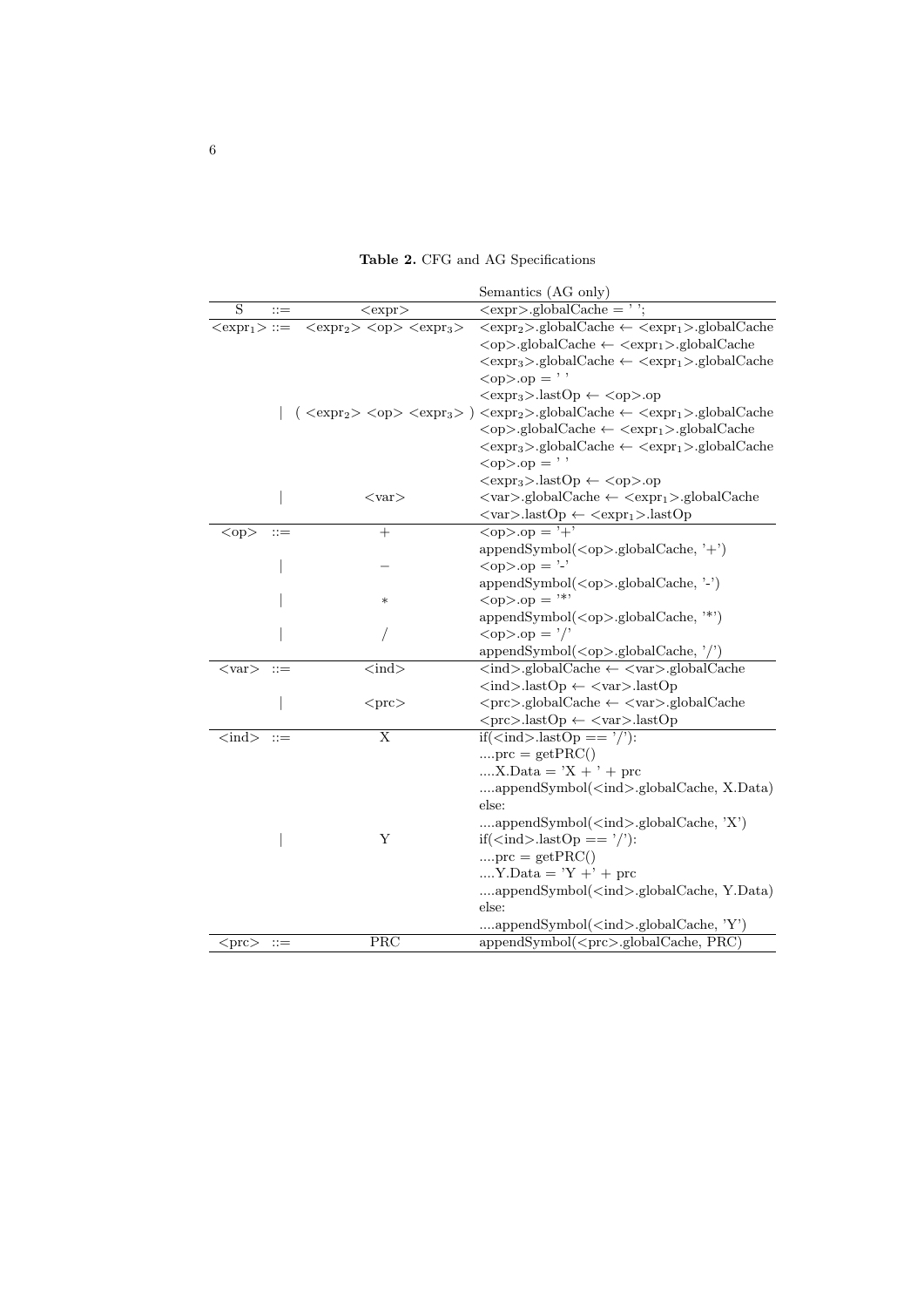| Population Size    | 500                                                  |
|--------------------|------------------------------------------------------|
| Run Terminates at  | 150 generations                                      |
|                    | Operator probabilities Crossover: 0.9, mutation: 0.1 |
| Tournament size    | 2                                                    |
| Replacement        | Steady state, inverse tournament                     |
| PRC                | $PRC = \{c   c \in \Re \land -5 \leq c < 5\}$        |
|                    | $ PRC  = 50$                                         |
| Normalised Fitness | $1+LSMSE$                                            |
| Initialisation     | Ramped half and half                                 |
|                    | $(max. initial depth = 8)$                           |
| Max wraps          | 5                                                    |

Table 3. Run Configuration Parameters

#### 3.2 Results

For a given problem the same set of training and testing data points were used for both the CFG and AG runs. Table 4 outlines the experimental results which include the mean and best fitness score achieved on both the train and test data sets for each problem.

As can be seen for the results, for each problem type the run using the AG achieved better fitness scores on both the train and test data sets. While the semantics included in our AG are relatively simple they do prevent the creation of certain invalids and this can be seen to influence the resulting scores

| Problem:                                   | $\overline{1}$ | 2 |  |
|--------------------------------------------|----------------|---|--|
| CFG Mean Train 0.8784 0.9126 0.9154 0.8174 |                |   |  |
| Mean Test 0.9926 0.9089 0.9103 0.8973      |                |   |  |
| Best Train 0.8866 0.9205 0.9319 0.9541     |                |   |  |
| Best Test 0.9940 0.9111 0.9318 0.9418      |                |   |  |
| AG Mean Train 0.8895 0.9139 0.9184 0.8596  |                |   |  |
| Mean Test 0.9927 0.9098 0.9131 0.8410      |                |   |  |
| Best Train 0.9012 0.9282 0.9534 0.9999     |                |   |  |
| Best Test 0.9943 0.9282 0.9534 0.9999      |                |   |  |

Table 4. Results

### 3.3 Discussion

While the results presented do show an improvement in overall fitness by using the AG there is room for further improvement. The semantics we used are not very sophisticated and fail to take full advantage of the storage of attributes in shared memory and semantic functions access to a number of useful Python libraries.